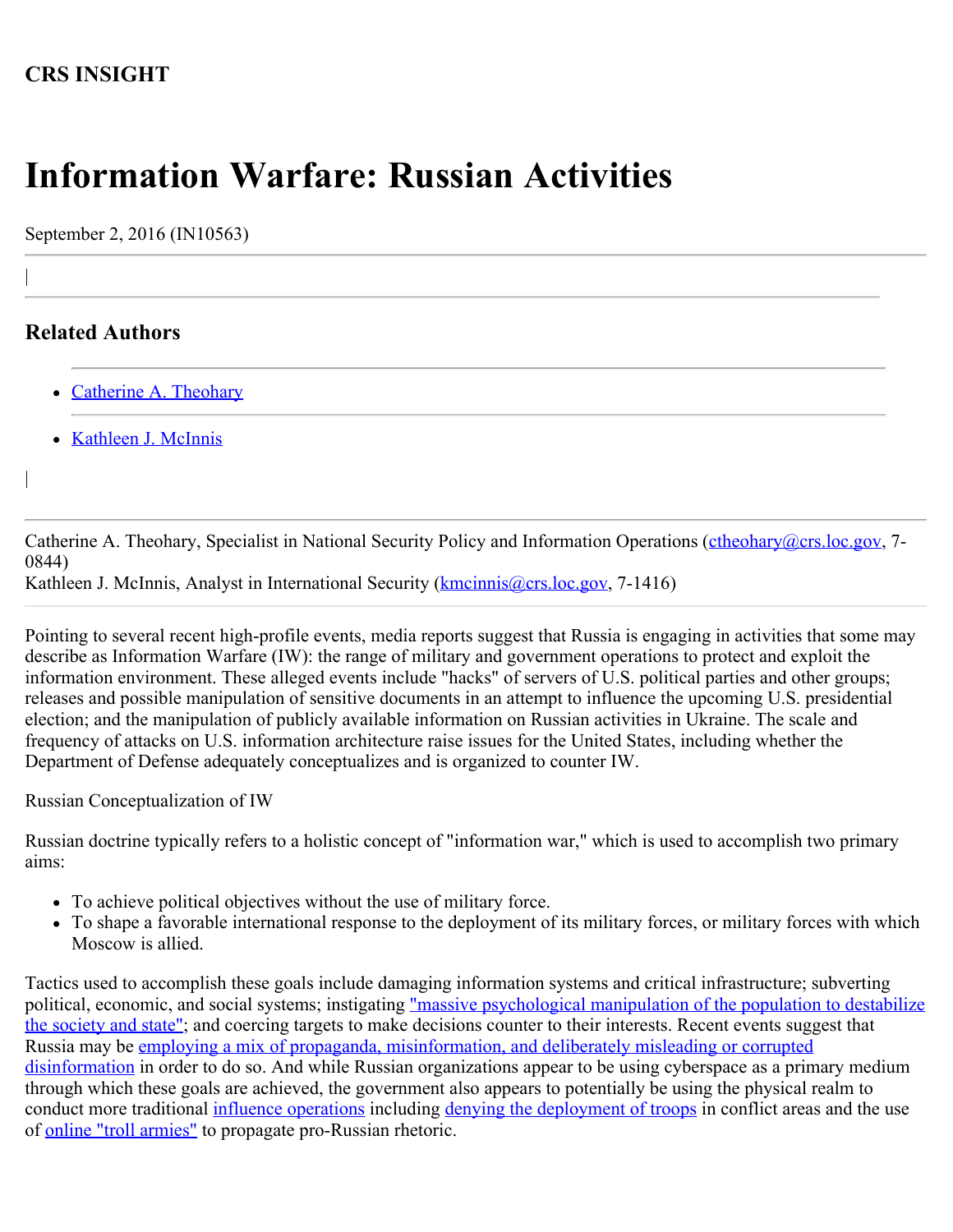Examples of Possible Russian IW

Collection and analysis of information is routinely conducted by intelligence agencies of other countries. Yet to many scholars and practitioners, recent events appear to have transitioned from routine activities to [more aggressive](http://www.realcleardefense.com/articles/2016/08/17/russia_is_winning_the_war_before_the_war_109715.html?utm_source=Sailthru&utm_medium=email&utm_campaign=Defense%20EBB%2008-22-16&utm_term=Editorial%20-%20Early%20Bird%20Brief) [operations.](http://www.realcleardefense.com/articles/2016/08/17/russia_is_winning_the_war_before_the_war_109715.html?utm_source=Sailthru&utm_medium=email&utm_campaign=Defense%20EBB%2008-22-16&utm_term=Editorial%20-%20Early%20Bird%20Brief) These events include:

- **The theft and release of sensitive Democratic National Committee (DNC)** emails just prior to the DNC convention in July, [likely](http://www.defenseone.com/technology/2016/07/how-putin-weaponized-wikileaks-influence-election-american-president/130163/) [intended to disrupt the convention's proceedings.](http://www.defenseone.com/technology/2016/07/how-putin-weaponized-wikileaks-influence-election-american-president/130163/) Although a "hacktivist" known as Guccifer 2.0 claimed sole responsibility for stealing and releasing the emails through Wikileaks, experts both in and out of the U.S. [government reject that claim](http://motherboard.vice.com/read/all-signs-point-to-russia-being-behind-the-dnc-hack), citing digital forensic evidence to the contrary.
- Some experts assert that Wikileaks itself is a **proxy** for Kremlin intelligence agencies, used as a vehicle to spread a combination of accurate and manipulated information as part of an overall disinformation campaign. Others contend that Wikileaks states its mission is to improve transparency. Still, [it tends to focus its efforts on](http://mobile.nytimes.com/2016/09/01/world/europe/wikileaks-julian-assange-russia.html?smprod=nytcore-ipad&smid=nytcore-ipad-share&referer=http://lm.facebook.com/lsr.php?u=http%3A%2F%2Fwww.nytimes.com%2F2016%2F09%2F01%2Fworld%2Feurope%2Fwikileaks-julian-assange-russia.html%3Fsmprod%3Dnytcore-ipad%26smid%3Dnytcore-ipad-share&ext=1472722597&hash=AcmaHZ9s9o1xKtWvFEU-N9aCYQMdl-6nWNmPTtiwCXqsRg&_rdr) [U.S. or NATO allied governments](http://mobile.nytimes.com/2016/09/01/world/europe/wikileaks-julian-assange-russia.html?smprod=nytcore-ipad&smid=nytcore-ipad-share&referer=http://lm.facebook.com/lsr.php?u=http%3A%2F%2Fwww.nytimes.com%2F2016%2F09%2F01%2Fworld%2Feurope%2Fwikileaks-julian-assange-russia.html%3Fsmprod%3Dnytcore-ipad%26smid%3Dnytcore-ipad-share&ext=1472722597&hash=AcmaHZ9s9o1xKtWvFEU-N9aCYQMdl-6nWNmPTtiwCXqsRg&_rdr) rather than Russia.
- **Concerns that Russia may tamper with the U.S. election in November**. The FBI released an ["unprecedented"](http://www.politico.com/story/2016/08/fbi-states-voting-systems-digital-assualt-227523) notification on August 18, 2016, stating that breaches were found in several state-level voter databases. As the purpose is unclear, [Senate Minority Leader Harry Reid asked the FBI](http://www.nytimes.com/2016/08/30/us/politics/harry-reid-russia-tampering-election-fbi.html?mtrref=undefined&_r=0) to investigate the possibility of Russian interference in the election. On August 30, 2016, [FBI Director James Comey stated](http://www.politico.com/story/2016/08/election-tampering-fbi-james-comey-227541) that "We take very seriously any effort by any actor, including nation-states, and maybe especially nation-states, that moves beyond the collection of information about our country and that offers the prospect of an effort to influence the conduct of affairs in our country."
- **Concerns that the Panama papers leak was [orchestrated at President Vladimir Putin's behest](https://www.brookings.edu/blog/order-from-chaos/2016/04/07/are-the-russians-actually-behind-the-panama-papers/)**. The papers embarrassed Western political figures by exposing corrupt financial practices, and while Putin and his affiliates were also implicated, there was no direct evidence linking him to any such corruption.
- **Covert [Russian involvement in Ukraine](http://www.atlanticcouncil.org/publications/reports/hiding-in-plain-sight-putin-s-war-in-ukraine-and-boris-nemtsov-s-putin-war)** including the deployment of troops for propaganda effects.

## DOD Conceptualization of IW

The Department of Defense conceptualization of IW has evolved along with changing definitions for related concepts and capabilities. IW currently has no formal definition in DOD doctrine, but is commonly understood as the process of protecting one's own sources of battlefield information while seeking to deny, degrade, corrupt, or destroy those of an adversary. The means through which this may be accomplished are known as [Information Operations \(IO\)](http://www.dtic.mil/doctrine/new_pubs/jp3_13.pdf). IO takes place within the information environment, which consists of individuals, organizations, and systems that collect, process, disseminate, or act on information. Related dimensions include the physical, including command and control systems; informational, where information is stored, disseminated, and protected; and cognitive, which encompasses the minds of those who use information. An information-related capability is a tool, technique, or activity that can be used within the information environment to create effects and operationally desirable conditions.

Following the evolution in conceptualization and definitions, organizational constructs and components related to IO have also been restructured. Until recently, IO was divided into five subsets: computer network operations, psychological operations, electronic warfare, military deception, and operation security. With the growing prevalence of large-scale, seemingly state-sponsored cyber attacks and with the creation of the U.S. Cyber Command, [cyberspace](http://www.dtic.mil/doctrine/new_pubs/jp3_12R.pdf) [operations,](http://www.dtic.mil/doctrine/new_pubs/jp3_12R.pdf) including offensive and defensive, were separated from information operations doctrine. IO is now defined as the integrated employment, during military operations, of information-related capabilities in concert with other lines of operation to influence, disrupt, corrupt, or usurp the decisionmaking of adversaries and potential adversaries while protecting our own.

Cyberspace, as a global domain within the information environment, is considered to be a battlefield through which some information-related capabilities may be deployed. While joint publications note the relationship between cyberspace operations and information operations, the structures supporting each set of capabilities are bifurcated. Additionally, cyberspace operations tend to focus on computer network attacks rather than the cognitive and strategic effects of information. As such, Congress may explore whether current organizational and doctrinal constructs support the full integration of these capabilities to maximize their effects, and whether ongoing conceptual confusion has inhibited DOD's ability to respond to IW challenges. Another consideration may be the efficacy of IW as a military